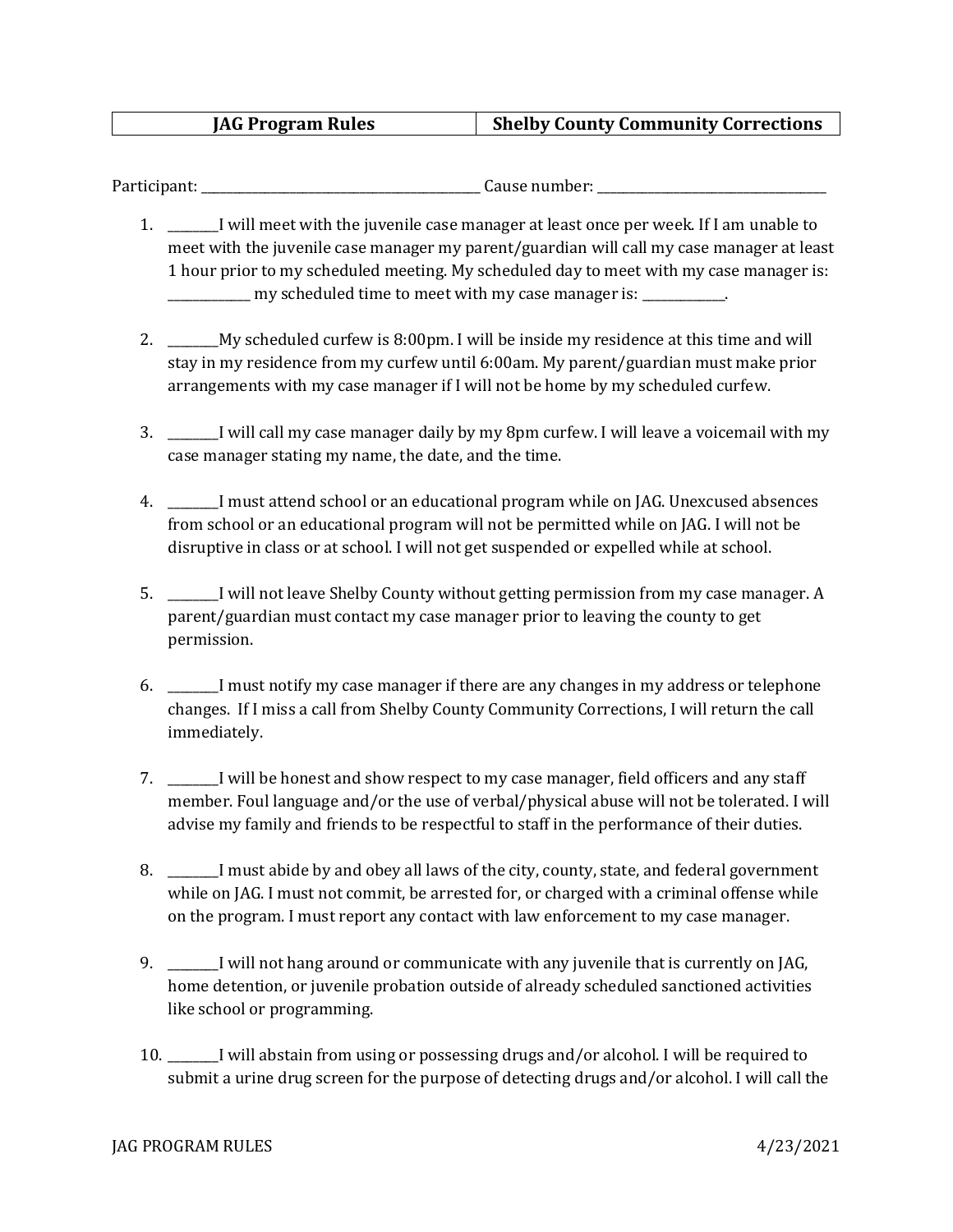drug screen hotline daily from 5:00am – 7:59am. Drug screen collection times are as follows:

- Monday Friday 8:00am to 9:30am and 2:00pm to 3:30pm
- Saturday & Sunday 1:00pm to 3:00pm
- 11. \_\_\_\_\_\_\_\_I will not possess any firearms, ammunition, explosives, fireworks, or dangerous weapons (pocketknives, lighters, tasers, pepper spray/mace, BB guns) or any drug paraphernalia on my person, property or my residence.
- 12. \_\_\_\_\_\_\_\_I will allow Community Corrections staff to visit or telephone my residence, school or employment at any time and ask questions regarding my activities. I will present myself to the staff person within 3 minutes and answer questions truthfully.
- 13. \_\_\_\_\_\_\_\_If deemed necessary, I understand that Community Corrections has the discretion to place me on electronic monitoring while on JAG. I further understand that if I am placed on electronic monitoring, I will pay all associated fees. I will turn in a weekly schedule every Sunday by 8pm and abide by my schedule. The schedule would be placed in the black box outside of the front doors of Community Corrections.
- 14. \_\_\_\_\_\_\_\_In consideration of the opportunity to participate in a Community Corrections program rather than serve my sentence through the Department of Correction or other more restrictive environments, I acknowledge and agree that I hereby waive my rights concerning searches and seizures under the Fourth and Fourteenth Amendments of the US Constitution and under Article 1 and 11 of the Indiana Constitution. Specifically, I hereby consent to allow employees of Community Corrections or law enforcement officers to search my person, property, or residence without a warrant, without probable cause and without reasonable suspicion.
- 15. \_\_\_\_\_\_\_\_I will pay all program fees associated with JAG.
	- JAG fees are as follows:
		- o Administration fee: \$50
		- o Drug Screen fee: \$20 per screen
		- o JAG fee: \$100
	- As parent/guardian of this juvenile you are responsible for seeing that these fees are paid prior to the juvenile completing their program(s). I understand that I am responsible for paying all associated program costs. \_\_\_\_\_\_\_\_\_\_